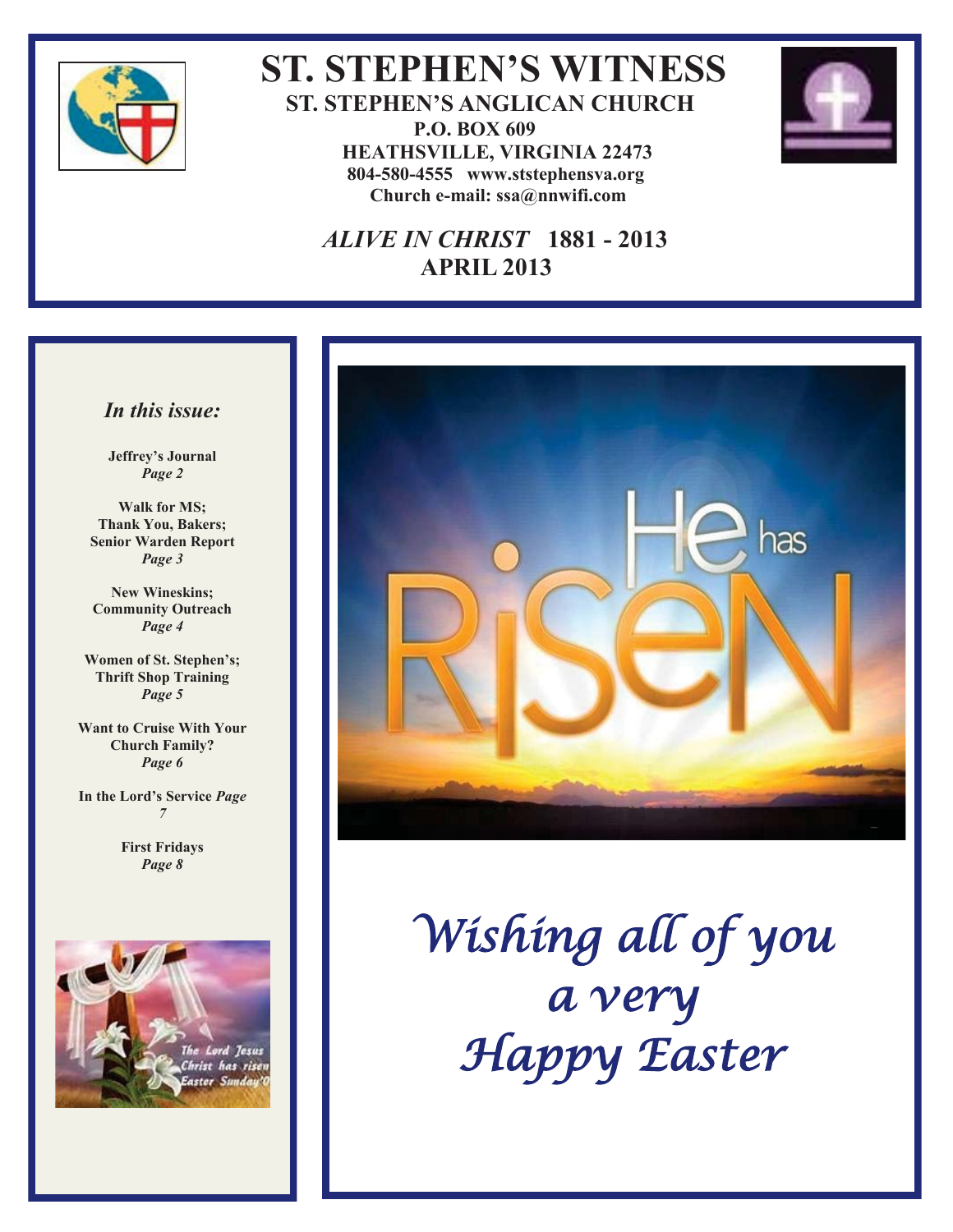

## Jeffrey ' s Journal

#### *Christ has died. Christ is risen. Christ will come again.*

We recite this "memorial acclamation" in our Eucharistic Prayer in Sunday worship. In this brief statement, we express a major piece of the faith that binds us together as Christians, and the faith that opens us to God's saving grace. Christ has died.—Christ, the Messiah, the Son of God, God Himself, come into the world to dwell among His people. On Good Friday, we will mark His death on the cross. It is unthinkable that the eternal God of all creation would actually die. But we know that He did it on purpose, for us. "This is my blood of the covenant, which is poured out for many for the forgiveness of sins." This is what Jesus said at the Last Supper, the night before He died. (Matthew 26:28)

 Christ is risen! What a stupendous, miraculous, glorious thing! On the third day of His death, Jesus rose to life again. We proclaim this as one of the central truths of the Christian faith. Had Jesus not risen from the dead, rumors of His divinity would have died away very soon. After all, if He was only a dead man, what would there be to worship? As Paul said in his first letter to the Corinthians, "...if Christ has not been raised, your faith is futile; you are still in your sins. Then those who have fallen asleep in Christ are lost. If only for this life we have hope in Christ, we are to be pitied more than all men. But Christ has indeed been raised from the dead...." (I Corinthians 15:17-20)

 In the 1980s and 1990s, a group called the "Jesus Seminar" convened to determine what we should believe from the Gospel. It purported to be a scholarly conclave, although not all of the "fellows" were scholars. They used assumptions, human experience, logical reasoning and surmises to determine, by yes or no vote, whether the deeds and words of Jesus reported in the canonical Gospels were authentic. Their

consensus painted Jesus as a mortal man with a justice/liberation oriented agenda. They concluded that He died as any other man would, and did not rise from the dead. In most endeavors to find the truth, eye witnesses are given great weight. However, the eye witnesses to the resurrected Jesus (of whom the Bible tells us there were 500) were dismissed as having had nothing more than visionary experiences. One has to wonder why 500 people would risk their lives to report that Jesus was alive, when even Jesus' closest associates were so afraid of the authorities that they hid quietly in the crowd as Jesus was nailed to the cross. In fact, their leader, Peter, denied even knowing Jesus on the night of His trial. If we surrender to the Jesus Seminar, Easter is just a matter of Easter bunnies. But, praise the Lord, Jesus did rise from the dead. And nothing will ever be the same.

 Christ will come again! How we cherish that promise Jesus made to us. (See Matthew 24:30-31) We know that His sacrificial death on the cross defeated Satan, and struck the fatal blow to his reign of evil. But as we look around us at the work of Satan still wreaking havoc, we can see that Jesus' decisive blow is still being worked out. It's like the battles that still break out after the war has been won. We, in fact, are the people whom Jesus left on the front lines to mop up and prepare the way for His triumphant return. Thankfully, we have His power working in us, because He has already returned into the life of every believer. But a glorious day will come when He will judge the living and the dead. In the meantime, we remember His death, we proclaim His resurrection, and we await His coming in glory.

> Yours in Christ, Jeffrey O. Cerar

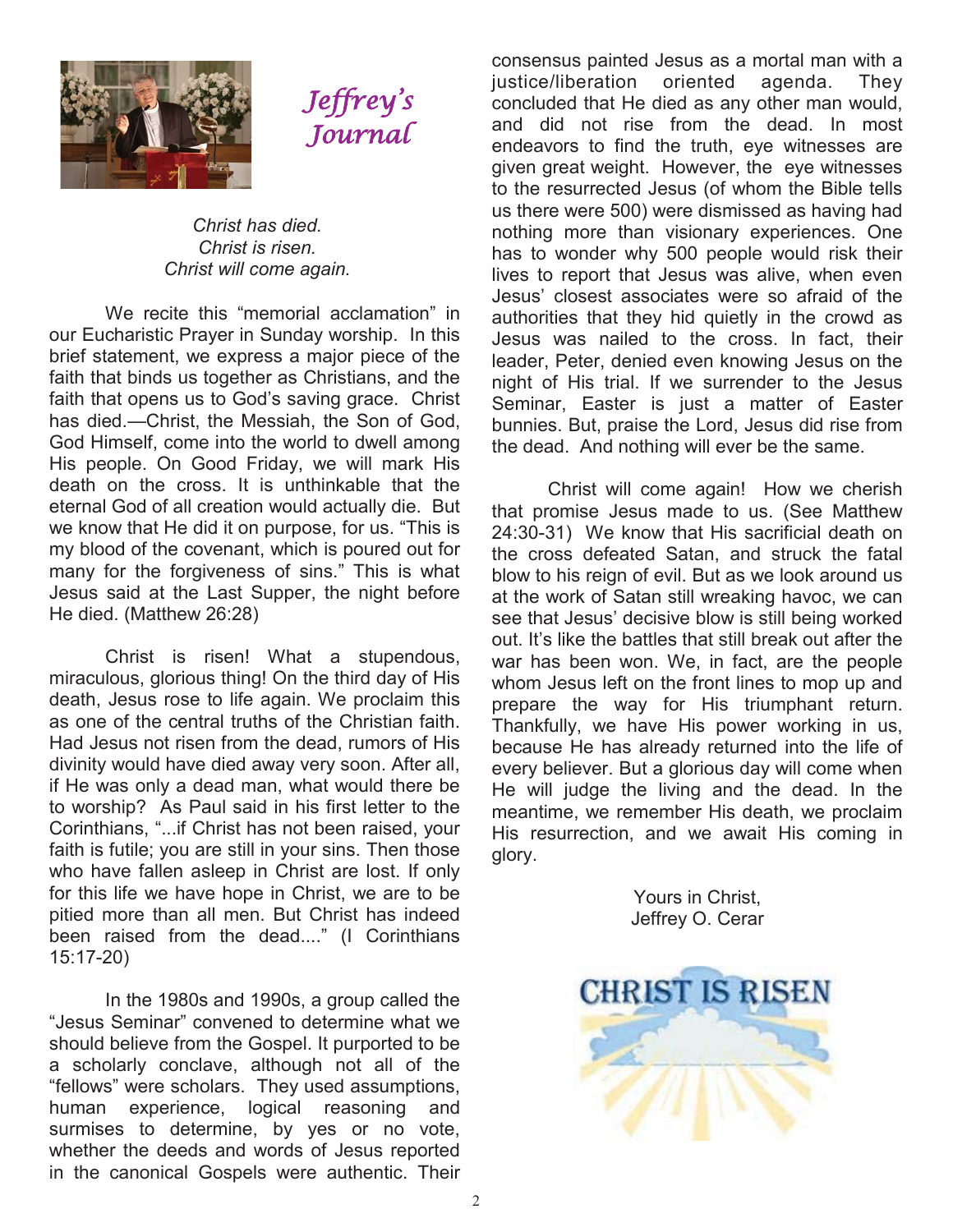### CRUSADE!

#### **St. Stephen's Night, April 24**

 Every April, First Baptist Church holds a Crusade from Sunday through Wednesday night. It is a revival, in which people are invited to sing, worship, hear a Gospel message and offer their lives to Christ.

First Baptist has invited St. Stephen's to provide the music and the message for the last night of Crusade, on April 24, 2013. I am looking forward to preaching, and the choir will be working to prepare for this exciting event. I hope you will join us for a good turnout from St. Stephen's.

> Yours in Christ, **Jeffrey**



On **Saturday, April 20 at 9 a.m.** there will the first Multiple Sclerosis Walk in Kilmarnock. Starting at Grace Episcopal Church there will be a one mile walk and a three mile walk. You can register by calling 804-591- 3037. Hope to see you there.

walkto create a world free of MS

Sharon Baldacci.



Praise the Lord for our "baker men." Kudos to **Jim Conley and John Powers** for baking such delicious bread for our Lenten Soup Suppers. Your generosity was *tastefully* appreciated.





## Senior Warden Report

We are all looking forward to our blessed Easter celebration of Jesus' glorious resurrection to deliver us from the power of our enemy. We are blessed with the wonderful assurance that we will be with Him forever. What a joy to be a Christian. The Lord is risen indeed. Alleluia!

Spring is upon us with all the beauty and glory of God's creation. What a great time to renew our faith in Christ and recommit ourselves to serving Him. I hope all of us are determined to do what we can to strengthen the mission outreach of St. Stephen's. Yes, we continue to plan for our new church building and that work will continue for a long time. In the meantime, we must remember those who need our help and support. The vestry has set realistic goals for each of our missions in the local, national, and overseas arenas. We understand and appreciate the fact we are a mission church directed by God. I am often asked whether we can support our missions while building a new building, and the answer is a resounding "yes." We must balance our resources and energies to strive toward both goals.

The Building Committee has defined most of the space requirements for the new building. As we go to press, we are working to develop satisfactory solutions to a couple of remaining unresolved issues.

The required engineering studies are well underway by Barry Strake, the engineer who developed our master plan. Once his work is approved by the governmental agencies, we will start to see progress on our site. The construction details are under development by David Norden, his staff, and structural/technical engineers who will provide the building plans to the winning contractor. The process is arduous, but all who have experienced the creation of a new building will tell you the wait is worth it.

As I asked you in church on Sunday, please continue to pray for the entire building effort.

> In Christ, George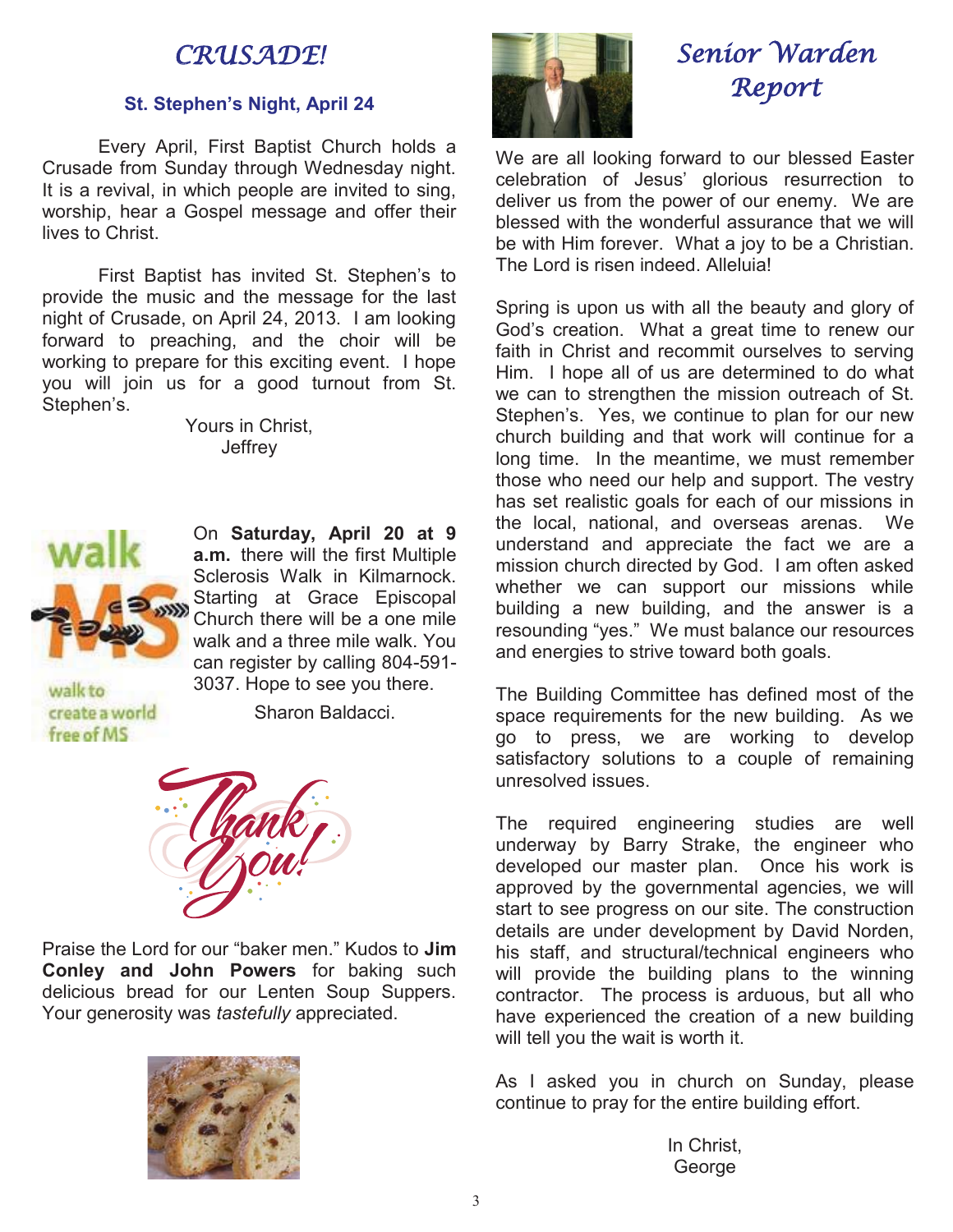## New Wineskins for Global Mission 2013



This is an invitation for you to consider attending the next conference of the New Wineskins Missionary Network which is scheduled on April 4-7. 2013 in Ridgecrest, NC. This

conference is an opportunity to look through a window to the worldwide Christian movement from an Anglican perspective. Three years ago at the last conference, I was able to attend with several members of St. Stephen's. We were inspired, encouraged and educated about what is happening all over the world. There were workshops, daily Bible study, awesome worship, good food, and comfortable accommodations. Regardless of your involvement with worldwide mission, you will come away excited, uplifted and moved by what God is doing around the globe.

The purpose is to gather together over 900 participants from the USA and countries all over the world to "inspire and equip clergy, lay leaders, youth ministers, potential missionaries, and entire congregations to fulfill the Great Commission and make disciples of all nations." If you find yourself discouraged by what you see in the Christian church in this country, then perhaps this conference is for you at this time. The conference is a crash course in what is going on in the Christian church worldwide. It is important for all of us to grasp the bigger perspective of what God is doing.

The conference registration is \$225 per person plus the cost of lodging, meals and gas. We are fortunate in that Ridgecrest is within driving distance. There will be a brochure and list of workshops posted on the church bulletin board. Please pray about this and see if God is calling you to learn more about the Global Mission Movement in the Anglican Church. Speak to me, or to Jeff, if you are interested or have questions. It is a wonderful opportunity!

Mary Swann

## Community Outreach Program

In a few weeks, we will be starting our fifth season of the Community Outreach Program. For those not familiar with the program, it involves door-todoor visits to homes in the Heathsville area. On Monday evenings, after praying for the guidance and empowering of the Holy Spirit, we go out in teams of two or three for approximately an hour and a half (depending on available daylight) and knock on doors. Every home we visit is given a gift bag containing some small treats, a New Testament, our Newsletter, and other information about St. Stephen's Anglican. We typically discuss the church and its programs, extend an invitation to visit St. Stephen's, and pray with the people we meet for any special needs they may have. If the Holy Spirit provides the opportunity, we will also share the gospel. We have been warmly received in the community, with most people willing to talk about spiritual matters and few showing any resistance to visits from our teams.

We will have a lot to talk about during our 2013 visiting program, particularly as we move toward construction of our new church building. But most importantly, St. Stephen's -- through its 2009 "Sharing Our Faith" seminars, current apologetics classes, and Jeff's sermons on the subject -- has done a good job of preparing its people to be ambassadors for Christ (2 Corinthians 5:18-20).

We hope you agree and will join us for an informal organizational meeting following our Sunday service on April  $7<sup>th</sup>$ . Our tentative start date for the 2013 program is Monday, April  $22^{nd}$ . If you have any questions about the Community Outreach Program, please contact me at 804-435-6098 or at jbhart@va.metrocast.net .

#### Brian Hart

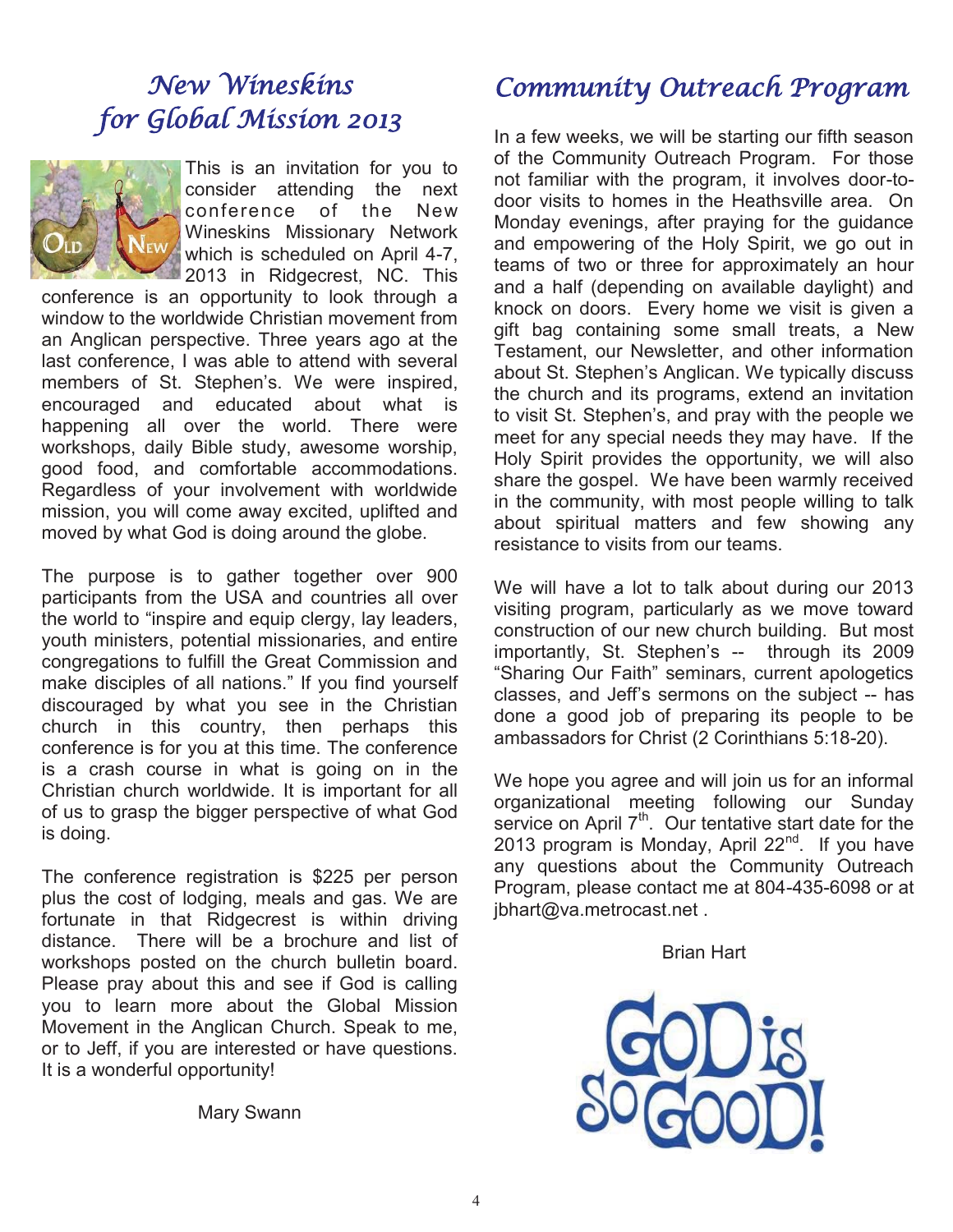

On a rainy afternoon on Saturday, March 16, members of the Leadership Team welcomed thirty -one women to a high tea in Brinkley Hall. Beautiful linens, fine china and silver graced the tables with centerpieces of greens and Bells of Ireland. The warmth of the ambience set up inside quickly dispelled the rain and grey clouds outside as our guests were welcomed to a special tea. Many hands went into making this a very successful occasion for our women, and my deepest thanks are extended to the members of the team who prayed, made the teapot favors, decorated the space, baked and prepared a variety of tea time treats, brought their china and silver and linens and helped to set up and take down afterwards. What a terrific team and I heartily congratulate each one of them for their hard work and a job well done! The object of the tea was to be an expression of love from the Leadership Team to our women of St. Stephen's, that they would feel like honored guests and bask in the love of Jesus.

In addition, special thanks go to Gail Gillan for her decorating expertise and to Morris Dillingham who spent the afternoon with us to run the sound system and to Ben Ward and Bill Andrulot. We could not have done this event without their selfless assistance.

The highlight of our time together was the program which Sandi Ward put together. She chose five women from the Bible to represent the five purposes of St. Stephen's Anglican Church. As Sandy moderated, Charlotte Hundley portrayed Mary of Bethany to represent Fellowship, Margaret Radcliffe portrayed Mary Magdalene to represent Ministry, Gail Gillan portrayed Anna for Worship, Lyn Conley portrayed Hannah for Discipleship, and Constance McDearmon portrayed Naomi for Mission. Each of these women was dressed in costume and brought her character alive with sensitivity and animation. Sandi tied it all together with posters

and dialogue on our five purposes. Many of us were moved to tears as we were drawn into the biblical characters portrayed, exemplifying God's plan for us today as women living out the purposes of St. Stephen's Church. Kudos to Sandy and her cast of Charlotte, Margaret, Gail, Lyn and Constance for an outstanding program and heartfelt performance!

Many thanks to Hospitality Team 3 headed up by Sally Custer for the lovely reception it provided after Jane Blackwell's memorial service at St. Stephen's Anglican Church. It was held late in February at Jane's family home of Belleville.

The next meeting of the women of St. Stephen's will be held on Thursday, April  $18<sup>th</sup>$  at 10:30 a.m. in Brinkley Hall following the 10:00 o'clock Mid-Week Service downstairs. Lunch is included and more information will be forthcoming.

May the joy of Easter abide in your hearts and fill your homes as we continue to celebrate the extravagant love the Father has lavished on us through His Son, Jesus Christ, our Lord and Redeemer.

> Blessings and love, Donna Soule



## Attention Thrift Shop Volunteers and Volunteer Wannabes...

There will be a thrift shop training session at the shop on **Monday, May 6**, beginning at 10:00 a.m. If you are not yet a volunteer, this is your chance to see what it's all about. We are also asking present volunteers to participate so that we are all on the same page regarding procedures. More information about this training will be coming. In the meantime save the date. -Suzy Norman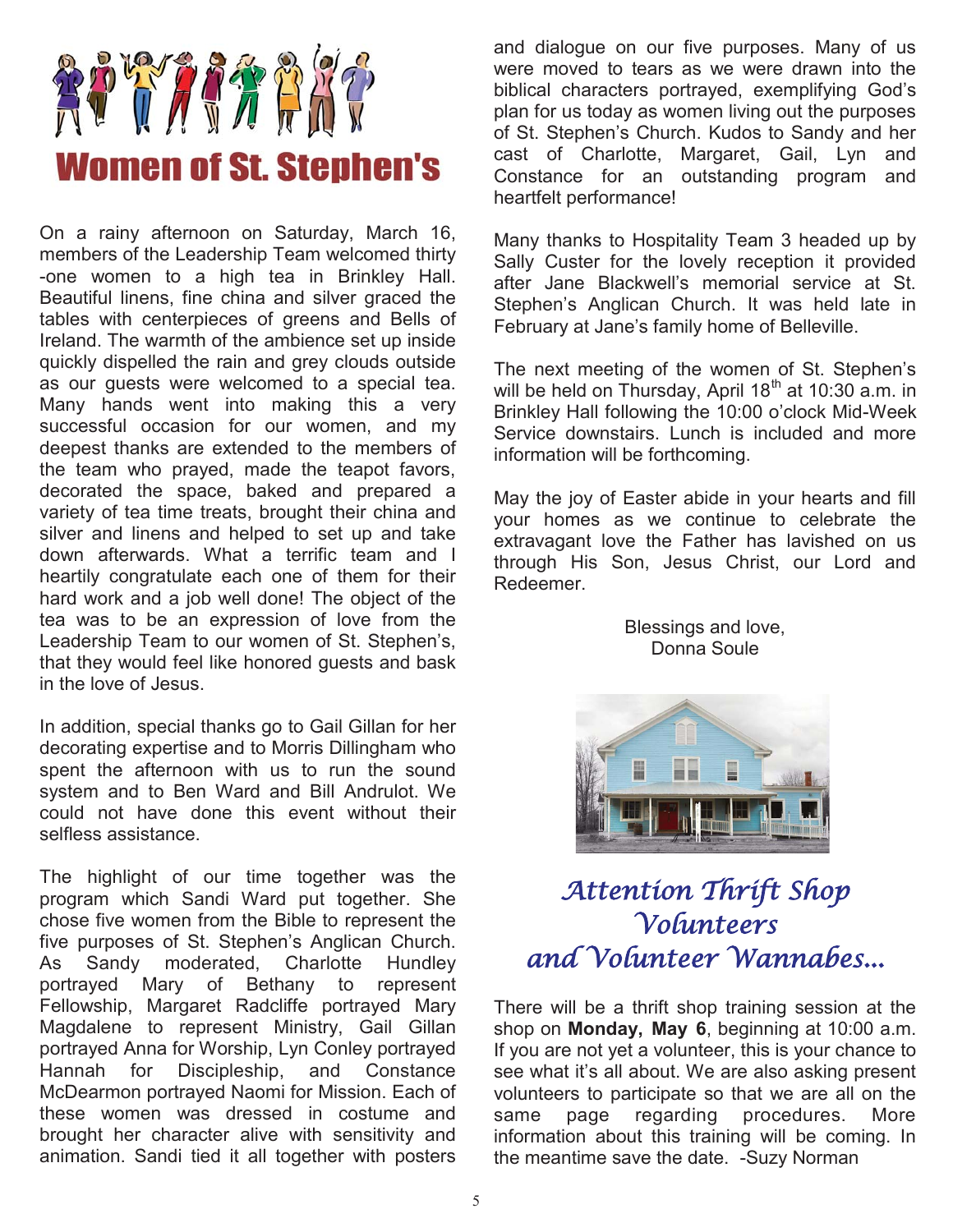#### **+ + + + + + +**

Want to Go Cruising to New England & Nova Scotia with Your Church Friends?



There is an eight night cruise to New England and Nova Scotia, leaving from Baltimore, Thursday, September 19, 2013. It's always fun to cruise with your church family, so if you are interested, contact Laddie Townshend, 580-6172. He has all the details. So far, we have three couples from St. Stephen's signed up.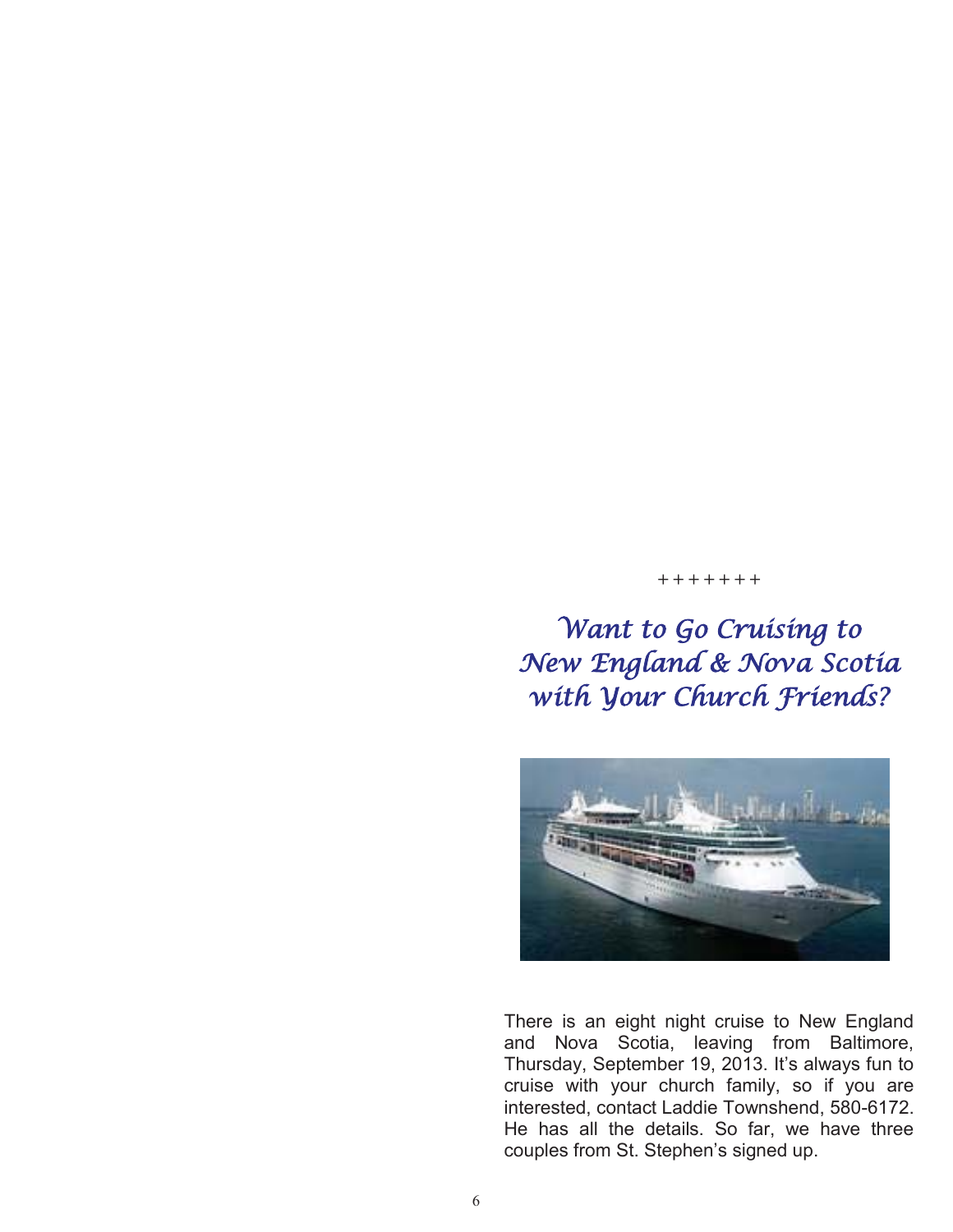### **IN THE LORD'S SERVICE**

#### **Ushers**

- April 7 Marie Carstensen, Lyn Neira April 14 Steve Proctor, George Beckett
- April 21 Barbara and Bill Ressler
- April 28 Langley and Todd Lewis
- May 5 Bobby Edmonds, Lewis Smith

#### **Acolytes**

- April 7 Jennifer Radcliffe
- April 14 Sarah Saunders
- April 21 Chris Cralle
- April 28 Marley Kimmitt May 5 Emma Saunders
- 

#### **Lesson Readers** April 7

- April 14 April 21 April 28 Susan Read (L) Margaret Radcliffe (P) Brooke Read (L) Phyllis TeStrake (P) Priscilla Williams (L) Bill Tracey (P) Howard York (L)
- May 5 Charlaine Andrulot (L) Tony Blackstone (P)

### **Eucharistic Ministers**

- April 7 George Beckett and Constance McDearmon April 14 Tony Blackstone, Irene Haley April 21 Ward LeHardy, Lucy Logan April 28 Suzy Norman, Fred Woodard
- **Altar Guild**
- April Ellie Knight, Elaine Price and Bobbie Townshend May Ruth Franck, Jane Peterson and Virginia Townshend

### **Prayer Ministers**

- April 7 Tad de Bordenave, Mary Swann
- April 14 Jim Conley, Susan Thomas
- April 21 Sam Marston, Lynne Cerar
- April 28 Steve Proctor, Donna Soule

### **Coffee Hour**

- April 7 Charlaine and Bill Andrulot
- April 14 Howard and Lynn York
- April 21 Pam and Herb Smith

April 28

May 5 Ward and Judy LeHardy



| Apr. 2  | <b>Chris Cralle</b>        |
|---------|----------------------------|
| Apr. 3  | <b>Eleanor Semerjian</b>   |
| Apr. 6  | <b>William Ressler</b>     |
| Apr. 7  | Allen Joslyn               |
| Apr. 9  | <b>Bobby Edmonds</b>       |
| Apr. 11 | Shirley Smith, Bob Dalzell |
| Apr. 12 | Roy Hillman                |
| Apr. 19 | <b>Sally Custer</b>        |
| Apr. 22 | <b>Agnes Burke</b>         |
| Apr. 28 | <b>Edward Ulfig</b>        |
| Apr. 29 | Nathaniel Joslyn           |



Apr. 1 Charlaine and Bill Andrulot

*O God, grant that the wills of this man and this woman may be so knit together in your will, and their spirits in your Spirit, that they grow in love and peace with you and one another all the days of their lives. Amen.*